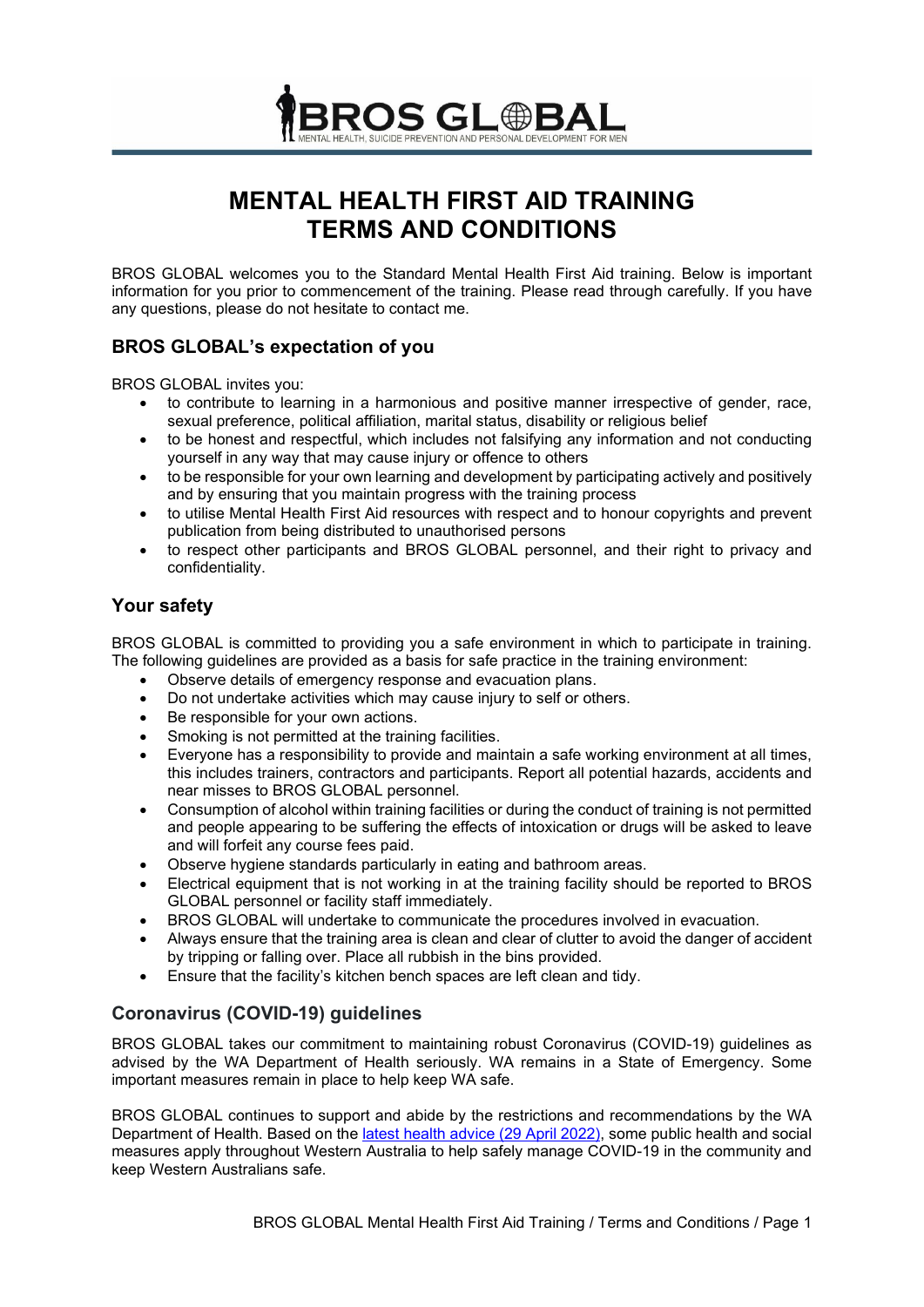- **Masks** Masks are not required within a training environment. However, if you prefer to wear one, please do so.
- **Managing COVID-19 and staying safe** It is important to continue to stay up to date with your COVID-19 and flu vaccinations, continue to practise healthy hygiene and wear a mask when required. Information and advice are available to help [manage COVID-19](https://www.wa.gov.au/government/covid-19-coronavirus/covid-19-coronavirus-managing-covid-19-wa) at home and at work.

If you experience any COVID-19 [symptoms,](https://www.healthywa.wa.gov.au/Articles/A_E/Coronavirus/Managing-COVID19-at-home-and-in-the-community/COVID19-symptoms-what-to-expect) get tested immediately and follow the relevant [testing and](https://www.wa.gov.au/government/document-collections/covid-19-coronavirus-what-do-if-you-have-covid-19-or-are-close-contact)  [isolation guide.](https://www.wa.gov.au/government/document-collections/covid-19-coronavirus-what-do-if-you-have-covid-19-or-are-close-contact)

For more information, visit<https://www.wa.gov.au/government/covid-19-coronavirus>

#### **Your equity**

BROS GLOBAL is committed to ensuring that the training environment is free from discrimination and harassment. Discrimination and harassment will not be tolerated under any circumstances. In the event that discrimination and harassment is found to have occurred, you may be asked to leave the training and will forfeit any course fees paid.

Suspected criminal behaviour will be reported to police authorities immediately.

Participants who feel that they have been discriminated against or harassed should report this information to the BROS GLOBAL personnel. This will initiate a complaints handling procedure which will be fair and transparent and will protect your rights as a complainant.

#### **Your privacy**

BROS GLOBAL takes the privacy of course participants very seriously and complies with all legislative requirements. These include the Privacy Act 1988 and Australian Privacy Principles (APPs) (2014).

All information shared is kept in the strictest confidence by both parties and is available upon written request. In some cases, we are required by law to make participant information available to others such as part of a criminal investigation or emergency.

#### **Facilities CCTV**

Please be aware that Closed Circuit Television (CCTV) may be in operation at the nominated BROS GLOBAL training rooms and external venues and that they are subject to monitoring and review for security and workplace health and safety reasons.

#### **Fees payable**

The full fee payment must be paid prior to commencing training or within 7 days of receiving an invoice from BROS GLOBAL. BROS GLOBAL will discontinue registration if fees are not paid as required prior to commencement.

#### **Participant cancellation**

If a participant has to cancel enrolment part way through the 2-day training due to unforeseen circumstances, they must notify BROS GLOBAL in writing (email, text or written note) at the soonest opportunity with a valid reason. Once BROS GLOBAL is notified, we can arrange continuation as with another 2-day session.

If a refund is requested, BROS GLOBAL is entitled to retain fees for any component of the course completed up until the point of notification by the participant cancellation.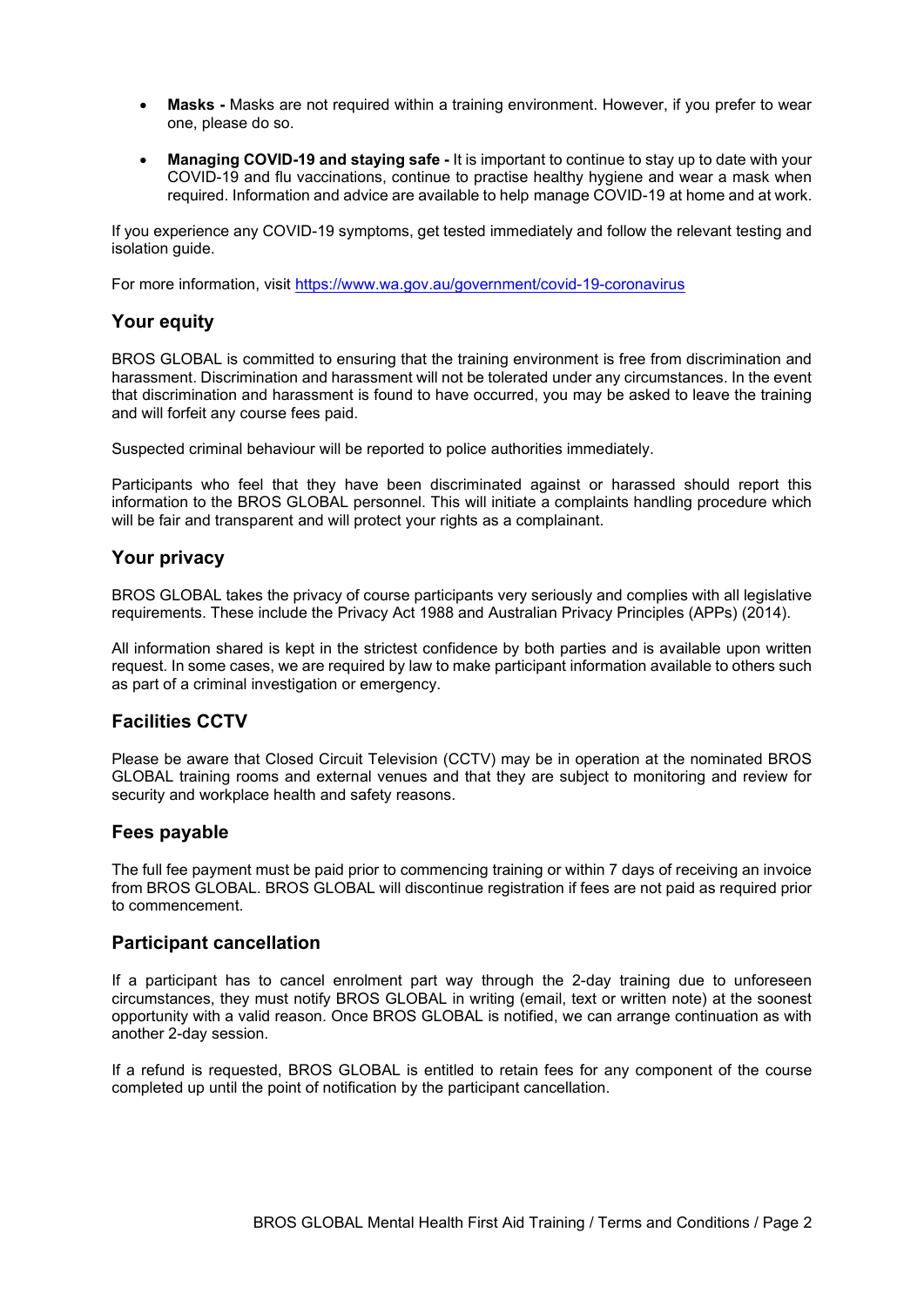# **Replacement of manuals**

Participants who require replacement of issued manuals will be liable for additional charges to cover the cost of replacement. The cost of a Mental Health First Aid Manual is A\$20.00.

### **Cancellation Fees**

Cancellation fee of course prior to commencement is \$20.00. If it is less than 2 days before your course date, there will be no refund. There will also be no refund for non-attendance, non-full disclosure of information or late arrival on the course date.

#### **Reschedule Fees**

Fees apply if reschedule is requested less than 2 days before your course date. If a sickness certificate is forwarded to us, we will reschedule at no charge.

## **Payment method**

BROS GLOBAL accepts payment for registration via credit card or bank transfer/direct deposit from an invoice link to PayPal. This will be emailed to you.

## **Our continuous improvement of services**

BROS GLOBAL is committed to the continuous improvement of our training and management systems. Central to this commitment is our approach to continuous improvement and the procedures we apply to achieve systematic and sustained improvement.

#### **Learner satisfaction survey**

At the completion of your training, you will be issued with a Training Satisfaction Survey. Your completion and return of this survey is important to BROS GLOBAL for our ongoing improvement of services and to enable us to improve in our service delivery. Your assistance in gathering this survey data is greatly appreciated.

Participants are also encouraged to provide feedback to Mental Health First Aid as part of the Accreditation process online to improve their training material in the future.

#### **Making complaints and appeals**

BROS GLOBAL is committed to providing a fair and transparent complaints and appeals process that includes access to an independent external body if necessary. A complaint may be received by BROS GLOBAL in any form and does not need to be formally documented by the complainant in order to be acted on. Complaints may be made by any person but are generally made by participants and/or employers. To submit a formal compliant in writing please email [simonhyam@bros.global.](mailto:simonhyam@bros.global)

# **Prior learning**

There is no prior learning or preparation required before commencement of course.

#### **Course completion certificate**

To meet the requirements to receive your Certificate of Completion at the end of the second day, you need to supply the following information upon enrolment and complete the course successfully at the course date as per below:

- Provide your full name
- Provide your email address
- Ensure your full enrolment details and all course paperwork is completed
- Full payment needs to be made / or arranged prior to attendance, (keep a copy of your receipt)
- Upon arrival at the course you must sign in on the attendance sheet at the course session